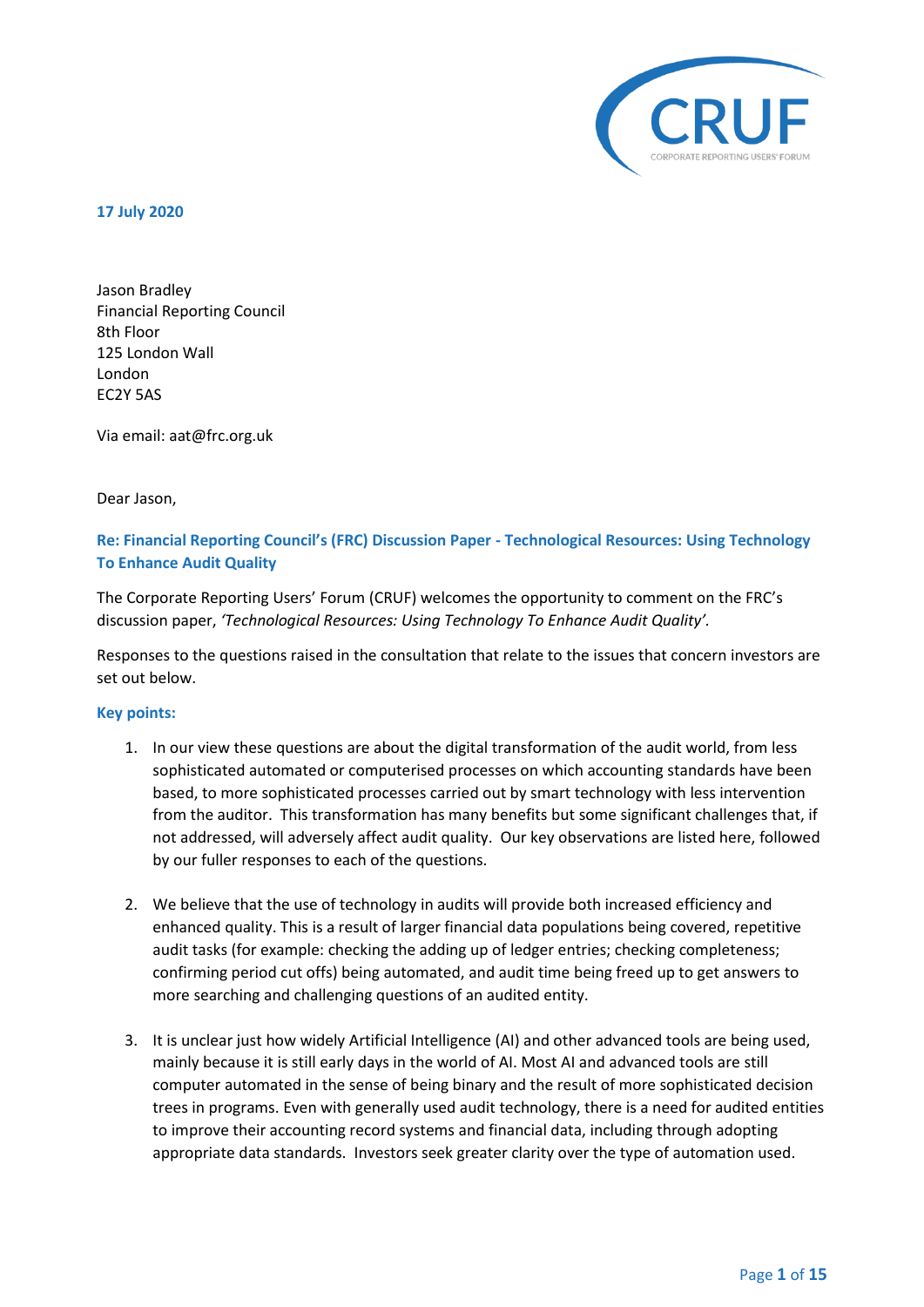

- 4. A new version of ISA 315 was released on the  $8<sup>th</sup>$  July 2020<sup>1</sup>. Appendices 5 and 6 contain a lot of useful information on technology risk and control. They explain well, the 'what' and 'why' of what auditors need to be aware of but do not explain sufficiently clearly how the assessment of IT controls will be carried out and to what quality. The revisions seem to omit items related to audit reforms that affect other aspects of ISA 315, perhaps because we still await Government's decision. But because technology underpins every aspect of business and, increasingly, of audits, the interplay between technology, fraud, and ESG expectations need to be identified, otherwise technology will be the elephant in the room, silently dominating proceedings but ignored in deliberations.
- 5. Older forms of computing made audits more efficient but did not significantly alter the role of the auditor or audit. Recent technical advancements mean that broader, deeper audits are possible, providing insightful assurance to all stakeholders which was not previously possible. Technology is replacing people in evaluating data and formulating conclusions. There are benefits to this, such as fuller assessments, but this subtly alters the role of the auditor from being the direct verifier of financial statements to being the verifier of computers' assessments of the financial statements.
- 6. Older and new forms of computing continue to make audits more efficient and significantly alter the role of the auditor or audit away from repetitive checking and box ticking. Recent technical advancements mean that deeper and complete data analysis is possible, providing improved insightful assurance to all stakeholders. These technical advancements also need to be assessed and verified, audited if you will, in order to be used in audits. Technology is replacing people in evaluating data and formulating conclusions across many industries, so investors want to make sure that any subtle alterations to the role of the auditor, from being the direct verifier of financial statements to being the verifier of computers' assessments of the financial statements, are avoided. As investors, we require auditors to remain responsible for the quality of the audit, from initial scope through to sign-off. Auditors will still need to verify the financial statements and demonstrate how they have done this.
- 7. If any part of the technology or data is in error, then the quality of the entire audit is suspect. Data errors, created through human error, remain a fact of life but now we have to acknowledge that the increasing use of AI/Machine Learning (ML) may generate new equivalents, creating some false positives about the quality of the assurance and audit. (Over-)reliance on the technology might prevent closer scrutiny and/or allow a new sort of gaming by companies that hides the scale of financial weaknesses. We require clarification of how this will be dealt with to prevent issues from being missed. Therefore, audit assurance needs to cover the technology and digital data being used in audits to mitigate such risks of error and their negative impact on audit or assurance quality.
- 8. Auditing standards require a qualified auditor, carrying out mandatory audits to find and record evidence to support their audit opinion. Now it is the computer that is finding and recording a

<sup>&</sup>lt;sup>1</sup> [ISA \(UK\) 315 \(REVISED JULY 2020\): Identifying and Assessing the Risks of Material Misstatement](https://www.frc.org.uk/getattachment/a23392ac-9063-4f13-a064-23b879f5321c/ISA-(UK)-315-Jul-2020.pdf)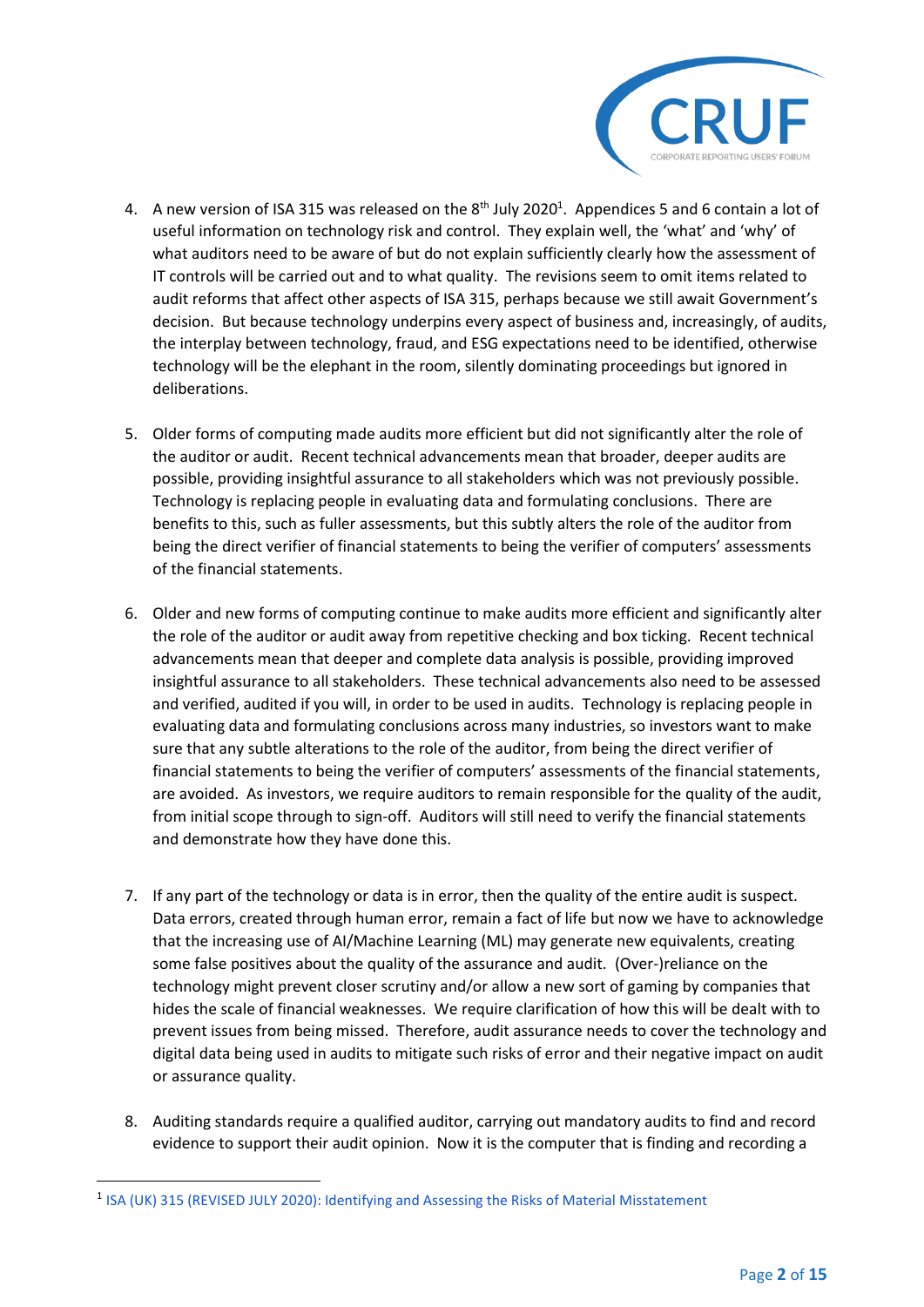

large proportion of audit evidence. If 3rd party technology is used, those 3rd parties become a key part to the audit, not to provide audit judgements, but to ensure those judgements can be made.

- 9. Assigning accountability for the quality of the audit technology will be key. In the same way as computer audits have to assess and attest a company's computer controls and data, the auditor will have to provide the same assurance on their audit technology. A UK-style set of attestations, based on the USA's Sarbanes-Oxley Act, known as SOX, has been muted as part of audit reform. Under SOX, organisations provide information on the scope, adequacy and effectiveness of internal controls and procedures relating to financial reporting, with auditors attesting to internal control and procedural effectiveness. IT controls may need to be specifically highlighted to avoid being lost within a general statement on controls. Otherwise, how can anyone, making judgements about the data, analysis and results, remain able to do so where technology does so much of the work?
- 10. Our answers to the questions are based on the technology we understand is available today, but we feel it is important to point out that the rapid technology advances are likely to make obsolete any agreed approaches to improving audit quality before they have become established. One example is quantum computing.
- 11. Quantum computing is developing rapidly. Proof of concepts are showing efficiency and savings in a number of commercial activities, although we have not found evidence yet in auditing. Quantum computing is driven by physics, not logic. This will be a game changer across all sectors in how we use and manage computers and associated security. The capacity of each 'classical computing' bit, that can hold either a value of 1 or zero, is doubled in quantum computing, where the equivalent of the bit can hold 2 values simultaneously<sup>2</sup>. That, excuse the pun, is a quantum leap. It impacts security because the time needed to crack encryption codes and passwords will diminish, making conventional controls over access potentially useless. Quantum Machine Learning (QML) is also being developed, taking the path of innovation to higher levels even more quickly. However, this is an example and depending on your view may be quickly adopted in audit depending on affordability and usefulness or take longer than expected.

#### **The CRUF UK responses to questions:**

**Question 1: Do you agree that the increasing use of technological resources, including AI and other advanced tools, enhances the quality of audits, beyond the benefits derived from efficiency gains. If so, what are the indicators of enhanced quality?**

12. Yes, we do agree technology will enhance audit quality, subject to a number of caveats set out throughout our response. AI, coupled with ML and structured and unstructured Datasets, are all part of a growing family of smart technology contributing to broader and deeper interrogations. Voice Recognition and Natural Language Processing (NLP) are, as a minimum, a more sophisticated form of recording meetings, enabling the computer to transcribe and then

<sup>&</sup>lt;sup>2</sup> [Google Claims a Quantum Breakthrough That Could Change Computing](https://www.nytimes.com/2019/10/23/technology/quantum-computing-google.html)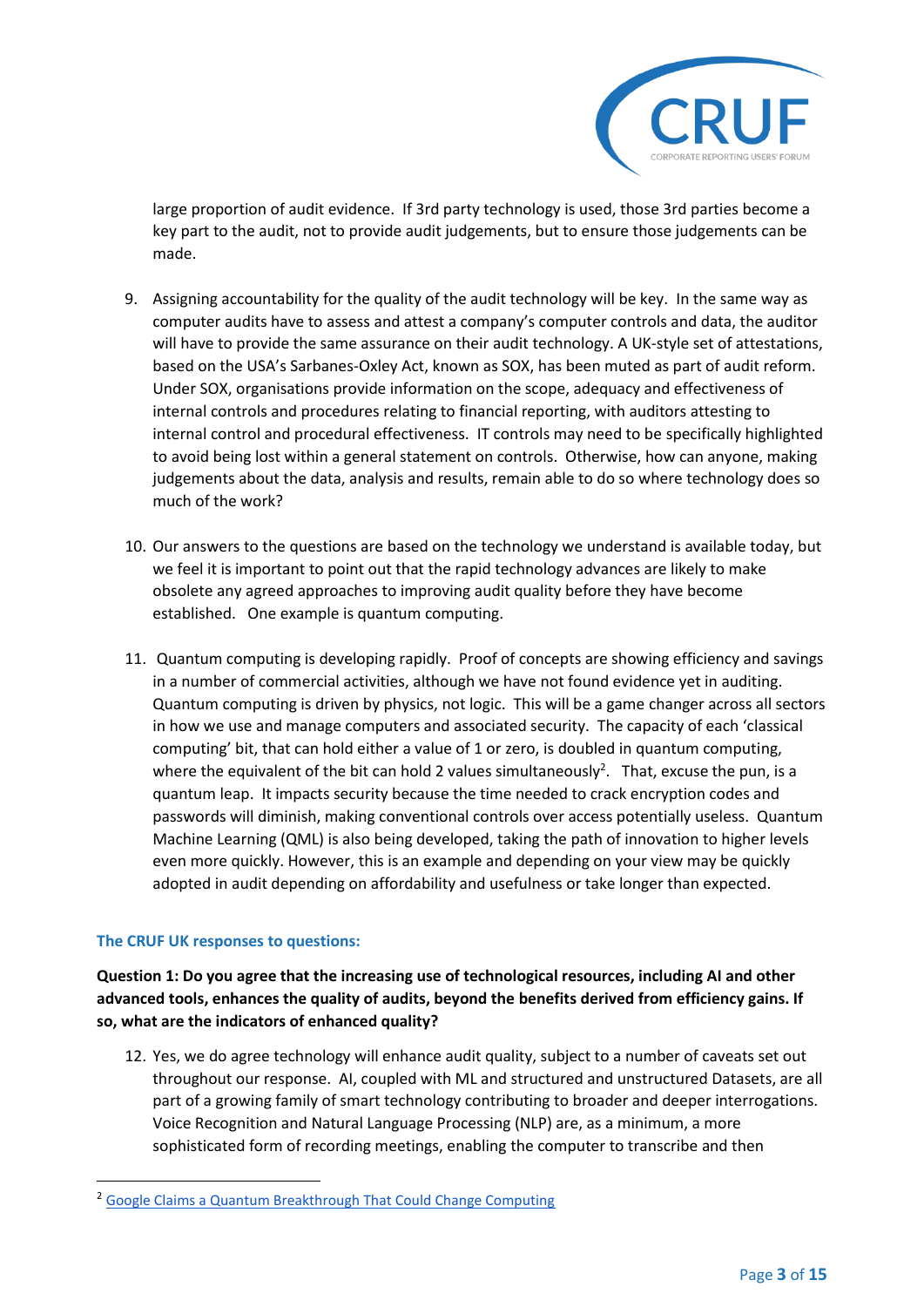

incorporate conversations into automated analyses. As a result, we will have more intense scrutiny over the financial and free-form data for clearer insights.

- 13. There will be time-efficiency gains in obtaining and analysing evidence, and refining audit judgements. But additional tasks will also become necessary to ensure the technology is trustworthy and its outputs sound.
- 14. Technology can potentially change how the results of the audit are communicated. It allows for real-time updates and continuous auditing. In theory, it makes the end-of-year report redundant as the overheads of bringing together all necessary information disappears. In reality, refining this in any meaningful way for investors is still some way off. Investors will still need an annual report and an auditors' statement that the figures in there are correct, as investors typically will not receive continuous updates, nor be able to make useful sense of a company's financial statements in that manner. Regular publications are absolutely necessary in order to have a boundary.
- 15. The new version of ISA 315 is very welcome, identifying the type of IT risks and controls auditors should check for, laid out in Appendices 5 and 6. The one omission is insufficient information on how the assessment of IT controls will be carried out and to what quality. It is unclear how 'future-proof' ISA 315 is, given proposed reforms on the audit scope and process. These, along with the 'how', need to be addressed or else the interaction between other aspects of ISA 315 and technology may become simplistic, creating an elephant in the room silently dominating proceedings but ignored in deliberations. One solution is that technology is also "audited" within the scope of the audit.
- 16. Technology is moving beyond its traditional, transactional approach, which made repetitive tasks, following pre-designed rules, extremely productive compared to manual processing. It made audits more efficient but did not substantially alter the role of the auditor or audit.
- 17. Traditional computing remains prevalent in what we term 'legacy systems'. Its key drawback is the lag time in applying changes in line with evolving business requirements. It frequently introduces, however inadvertently, processing errors alongside functionality. Whilst deliberate sabotage was always possible, perpetrators were more obvious to spot because control over the technology was contained within an organisation.
- 18. Smart technology enables computers to analyse, make decisions, implement them and track outputs and outcomes to refine approaches for the next iteration. NLP not only can transpose the spoken to the written word, and vice versa, it can pick up breaking-news bulletins as they occur and incorporate them into existing Datasets for immediate analysis. That makes any data interrogation immediately more effective, through seeing patterns and predicting outcomes not possible for humans to do. That can help identify ambiguities and fraud. These tech advancements mean that broader, deeper audits are possible to provide insightful assurance to all stakeholders. This smart approach is currently used in agriculture<sup>3</sup>, for example irrigation is

<sup>&</sup>lt;sup>3</sup> [5 Applications of IoT in Agriculture -](https://www.biz4intellia.com/blog/5-applications-of-iot-in-agriculture/) Making Agriculture Smarter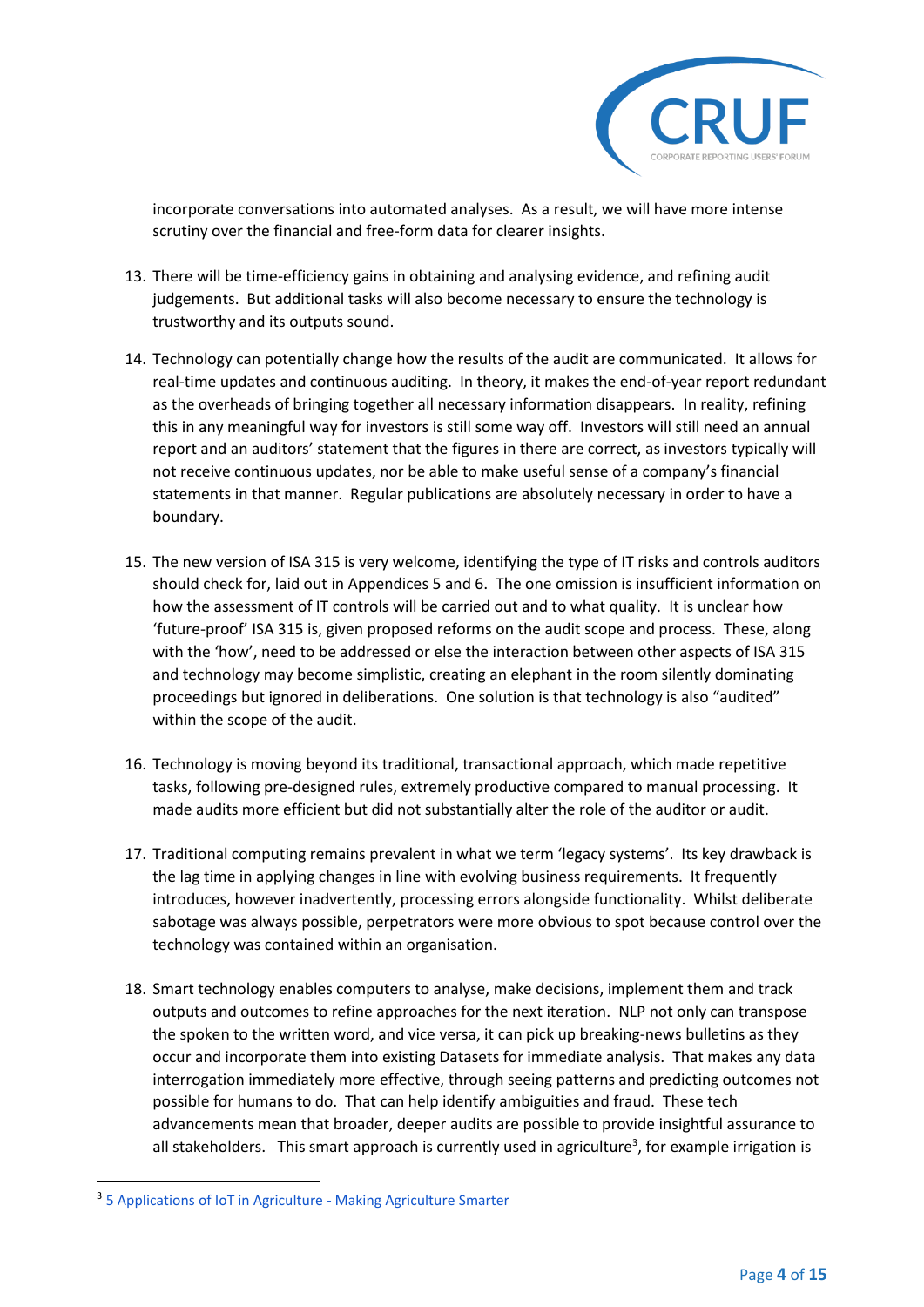

based on using weather forecasts and previous experience. The technology can be programmed to water crops based on its assessment with or without monitoring, or to suggest watering is necessary. The question is, should technology be allowed to make decisions when it comes to audits? Does it already? Investors will want to know how much of this smart capability is already being used in audits, and the reliance auditors place on it. We expect auditors to take decisions based on technology's suggestions amongst any other relevant factors.

- 19. We have found it difficult to provide examples of enhanced quality indicators. An adjunct to quality is efficiency, related to quality in a purely value-for-money way. We realise the question already acknowledges this but have listed them in case they are useful in a broader sense:
	- Time needed to complete complex audits. The time required should reduce compared to carrying out the same audit without these advanced tools.
	- Greater breadth and depth of audits. For an equivalent time, a larger audit scope can be met.
	- Ability to assess auditees against local and global accounting standards. Multi-nationals need to meet differing nations' accounting and regulatory requirements.
	- Comparing narrative in reports with other narratives and actual numbers, for example: evaluating the front half narrative and notes to the accounts with the back-half numbers; or evaluating strategic, performance and risk metrics to check consistency and contradictions.
	- Number of auditors needed. Fewer? Or the same but covering more?
	- Range of auditor skillsets used to fulfil the audit scope.
- 20. But there will be downsides. The key one is GIGO garbage in, garbage out. If any part of the technology or data is in error, then the quality of the entire audit will be suspect. Finding this out may not be possible because the underlying processing is impenetrable to the auditor. We believe two specialist roles should be/are already part of audits: the information systems auditor to provide assurance about the quality of IT systems; and a data scientist to check the validity of the data prior to its use. As well as these two roles assessing and assuring the adequacy of a company's technology and data, they will also be needed to assess and assure any audit technology and data used in forming an audit opinion, allowing auditors to remain the verifier of financial statements.

# **Question 2: Do you believe that challenger firms are currently at a disadvantage in the use of new technology? If so, what remedies would you suggest?**

21. Small firms probably are disadvantaged because they lack resources and economies of scale necessary for developing and integrating advanced technological tools. Maybe these firms are not even being considered as challenger firms but is worth noting because of the pressures on increasing market competition in the audit market. The larger challenger firms are less likely to be disadvantaged, in fact may even have an advantage. Their use of smart technology could give them a Unique Selling Point (USP) of cheaper audits of equal quality. Mixed views: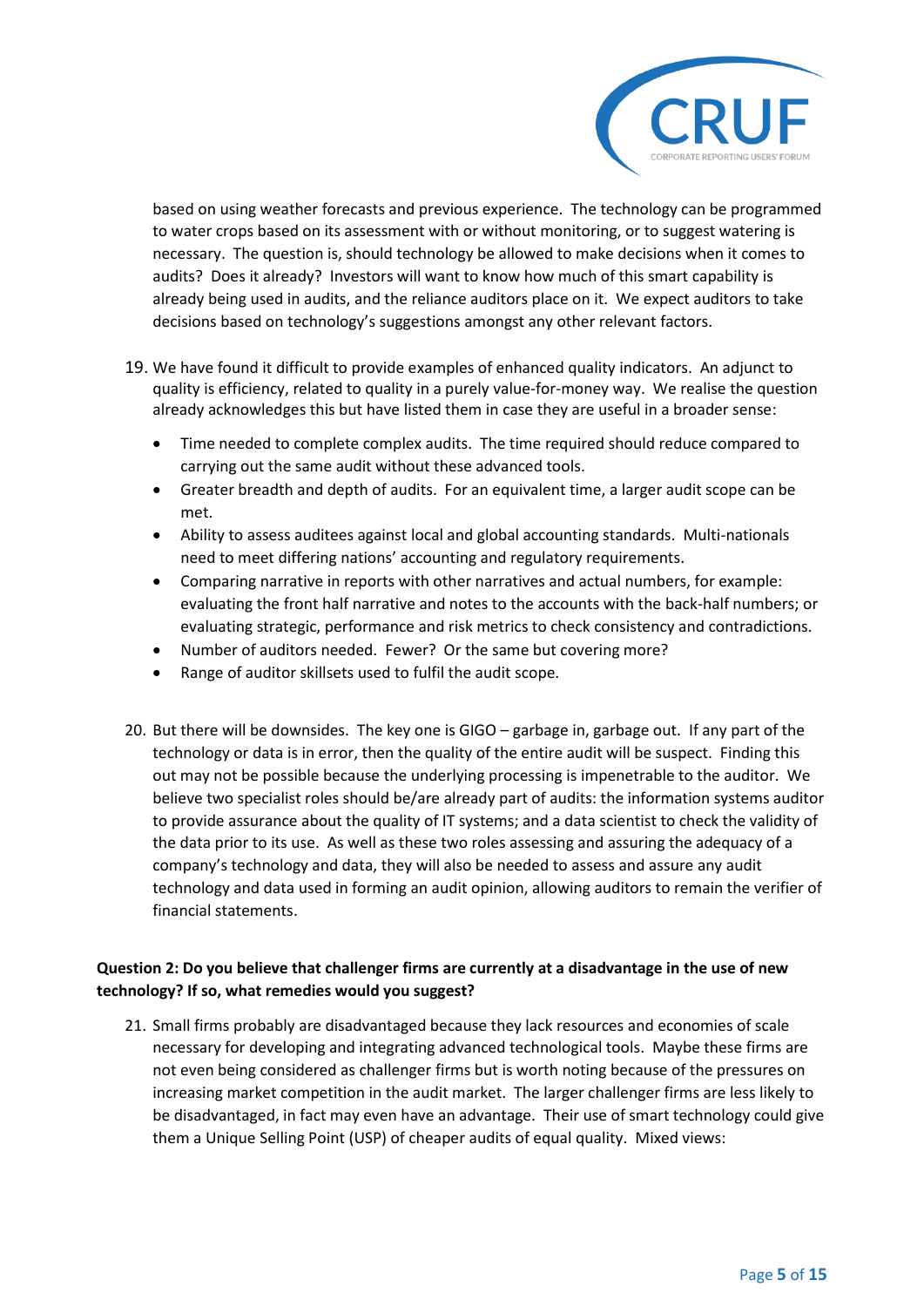

- a) In comparison to the big four firms, all other firms are probably disadvantaged to a degree because they do not have the same economies of scale. We recognise that the larger firms will have more resources, in terms of both money and people (and therefore possibly time), to develop technological resources, especially AI and other advanced tools.
- b) Some of us have observed no disadvantages to small firms because the level of automation used in audits, that enhances audit quality, should be accessible to challenger firms.
- c) Others believe small firms probably are disadvantaged because they lack resources and economies of scale necessary for developing or purchasing and integrating advanced technological tools.
- 22. However, many of us do not believe AI and other advanced tools are prevalent yet in audits. Therefore, challenger firms appear to be at a disadvantage in developing AI and other advanced tools but not in using new technology in audits. This is borne out with, for example, Grant Thornton who, we believe, have invested significantly in their audit automation. In fact, the larger challenger firms may even have an advantage. Their use of automated and, in future, smart technology could give them a USP of cheaper audits of equal quality. Over the coming years, technology may be the great leveller as it becomes affordable to smaller firms, potentially demolishing the barriers to smaller firms taking on larger audits
- 23. That could change the audit market, creating more competition as technology fills the capability gap currently identified as a reason for small firms' exclusion to FTSE company audits. It would alter Deloitte's website statement that "Delivering the audit product of the future, which meets the evolving needs of society and investors, requires the depth of skills and investment capacity that is only possible with the scale that comes from being a multi-disciplinary partnership firm."<sup>4</sup> However, the main barrier to challenger firms may not be technology but the mindset of the selectors of auditors. Changes required to the audit market, especially in the areas of quality, competition and choice are being considered elsewhere. Remedies for mitigating any challenger firm disadvantage in using new technology include:
	- a) Using affordable third-party technology.
	- b) Partnering with a large firm to pool resources, especially if 'joint audits' are introduced.
	- c) Being a first follower rather than leader, taking advantage of commercially available tools as an operational, rather than a strategic, investment in technology.
	- d) FRC providing a list of acceptable, affordable tools.
	- e) Making use of open-source software to build tools.
	- f) Hiring specialists for the technological aspects of the audit**.**

<sup>&</sup>lt;sup>4</sup> Deloitte continues to invest in skills, technology and audit quality as it reports revenue growth of 10.9% to [£3.97bn](https://www2.deloitte.com/uk/en/pages/press-releases/articles/deloitte-continues-to-invest-in-skills-technology-and-audit-quality.html)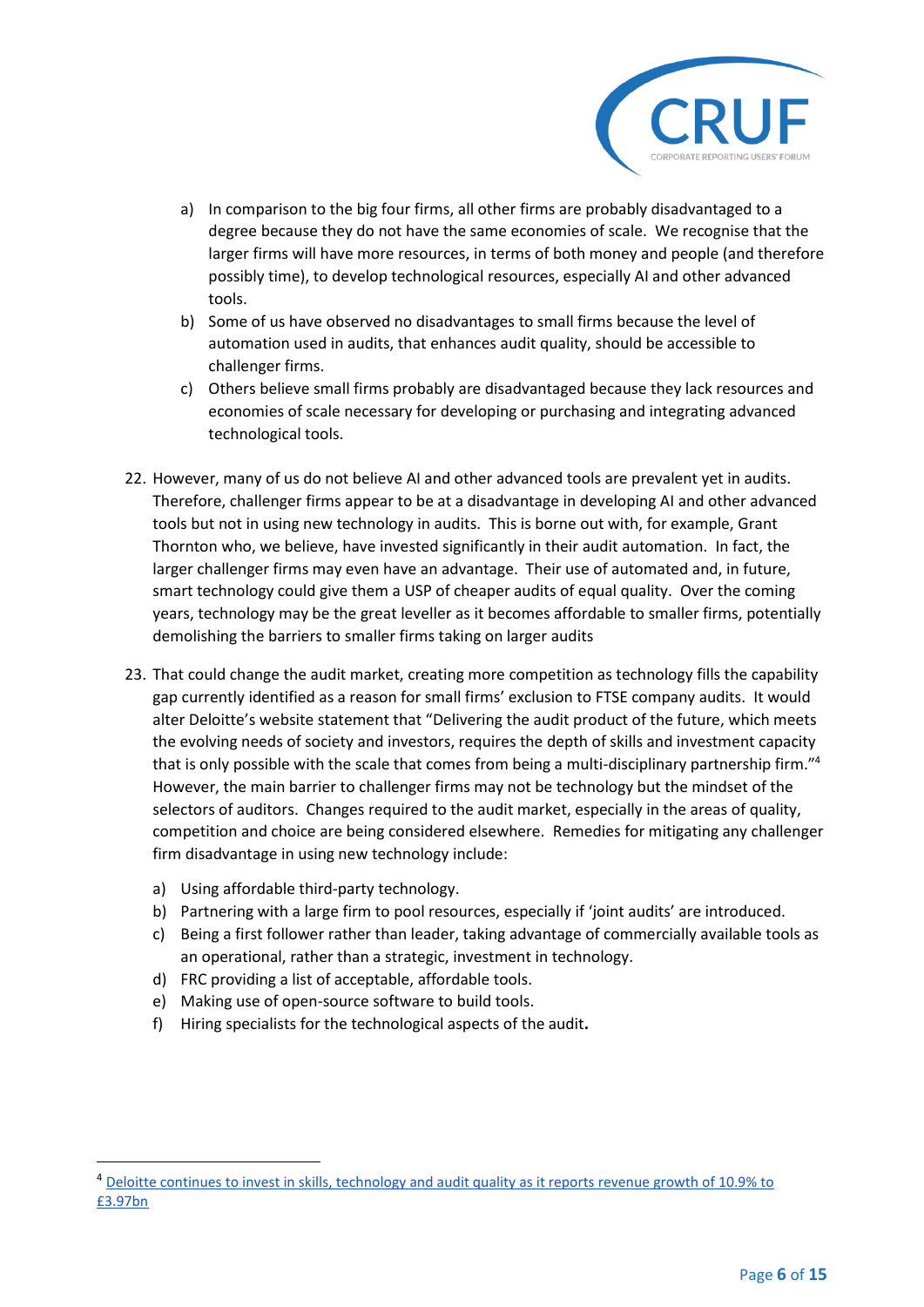

**Question 3: Other than investment, what do you believe are the key challenges auditors face in the increasing utilisation of automated tools and techniques within the audit process? Again, what remedies would you suggest to overcome these challenges?**

- 24. The key challenge is appreciating technology's limitations regardless of how smart technology of both the auditee and the auditor is. Despite AI, the technology still is programmed by someone somewhere based on a design (known as a use case) by someone somewhere else. The technology, therefore, will always have constraints on the calls asked of it. This adds a layer to testing. The first layer is the usual audit one of determining the sample size requiring testing, from 1% - 100% of all auditee activity within scope of the audit. The second layer is deciding the sample size of the computer output to test as verification of the absence of GIGO.
- 25. If 2nd layer testing fails, there are three investigations needed. The first is checking the approach applied to obtain those quality checks: how relevant were they? The second is checking the configuration of the tools used: what access, security, data extraction and change management processes were applied? The third is verification over the trustworthiness of the auditees' technology: was the source data relevant and valid? To overcome them, firms will need to work with an IT governance or assurance specialist. The larger firms may have an internal resource. The BIG 6 (PwC, Deloitte, EY, KPMG, BDO and Grant Thornton) certainly do.
- 26. Another remedy will be having appropriate data standards as intimated in paras 19 and 20 of your discussion document (see Question 9).

### **Question 4: Does the current assurance model or the auditing standards represent an obstacle to technological innovation? If yes, then what specific standards, objectives, requirements or guidance cause practitioners particular difficulties?**

- 27. We do not know enough detail about the current assurance model or the auditing standards, as non-audit practitioners, to know if they represent an obstacle to technological innovation. Our perception is that they should not be as the automation, in general use in audits and still being developed, enhances the previously manual processes envisaged by the model and audit standards. In any case, if auditing standards have been developed on a principles basis, they should be capable of being applied to both manual and technology situations and therefore should never be an obstacle to technological innovation. This appears to be the case so far.
- 28. But we are not aware of any minimum standards applying to the tools and technology used, nor how the results from the technological outputs are verified. If not an issue now, it may become so in the future.
- 29. It is for practitioners to answer the second part of the question. Where you may find more insight into any obstacles to technological innovation as a result of this consultation, we would be happy to provide feedback on any practitioner suggested required amendments to specific standards, objectives, requirements or guidance to reduce or remove any obstacles.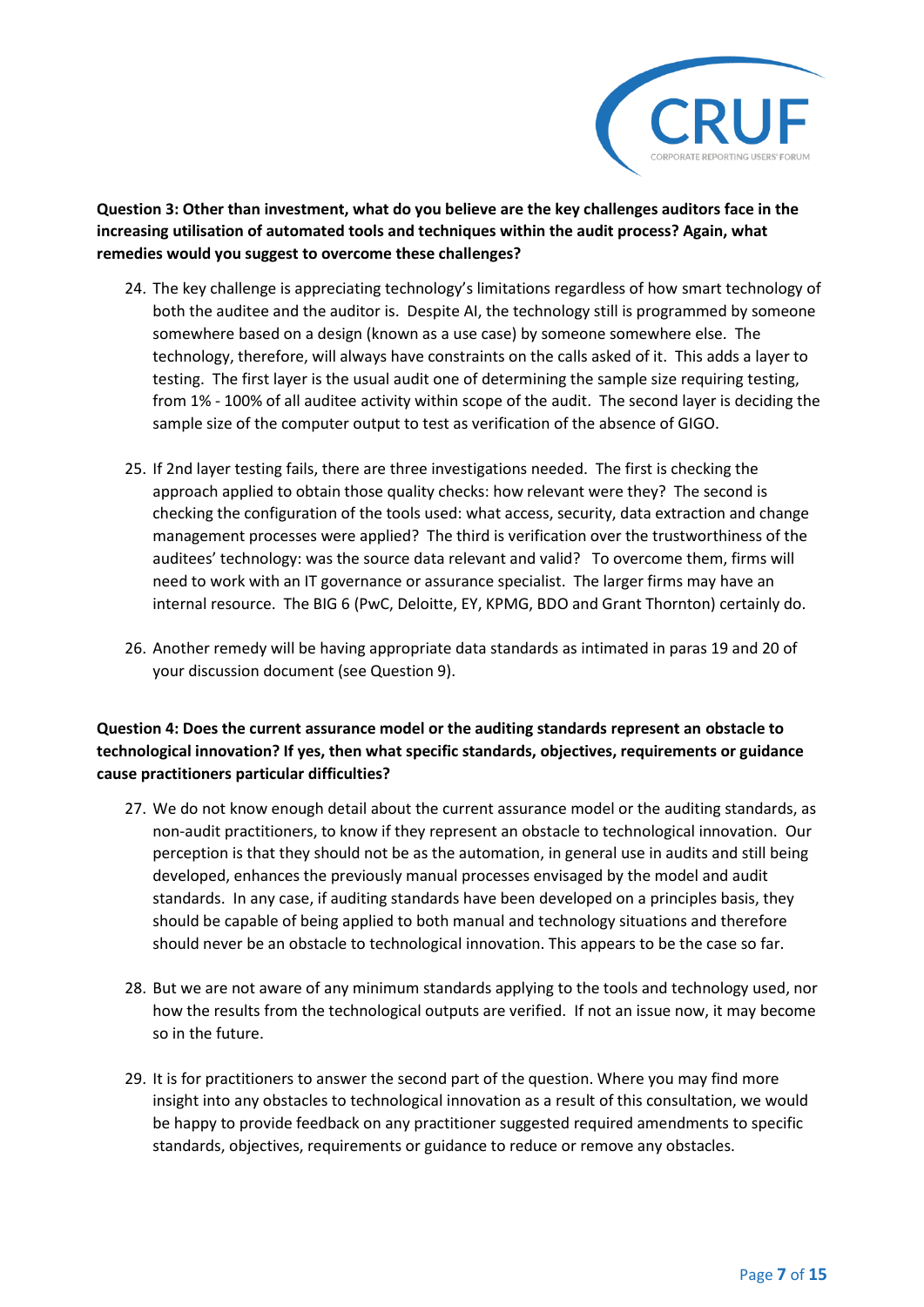

30. Whilst acknowledging the benefit from technology, some of us feel it is unclear if and how audit quality is impacted currently through using different bespoke or propriety audit technology. It would be interesting to know if variants in the technology used have contributed to notable assurance failures (Wirecard is the latest to hit the headlines), to provide understanding of consistency of approach. Maybe tools need to conform to an official set of criteria, equivalent to the card payment industry's "Payment Card Industry Data Security Standard (PCI DSS)".

# **Question 5: Do you believe the current level of training given to auditors – both trainees and experienced staff – is sufficient to allow them to understand and deploy the technological resources being made available?**

- 31. If the technological resources available remain binary and subject to binary decision tree processes, we believe the level of training is sufficient. We understand that trainees and qualified staff are required to pass the chartered accountancy qualification, and this includes reasonably up to date training and exams in technology and computers. Also, computer auditors, specialists in auditing auditee computers, will have the required training for both computer audits and assessing and assuring audit technology.
- 32. However, we recognise that auditors spend many years training to understand financial statements and audit methods and their technological training may be superficial. This should be mitigated by computer auditors. Technology is more complex than accounting but presented in ways that makes it easy to use. We must not confuse usability with simplicity. The easier a tool is to use, the greater the complexity of the underlying technology. Therefore, where technology is involved, auditors should take nothing for granted.
- 33. The ICAEW states it includes blockchain as part of its ACA syllabus<sup>5</sup>. Auditors need to understand how those transactions are recognised in the financial statements, and how judgements over valuations are decided. This approach will need to expand for other technologies.
- 34. There are three levels of training needed. The first is how to use the tool. The second is how to verify the tool produces valid results. The third is assurance that the tool is properly and securely configured, a specialism in its own right, requiring separate training and experience to provide that assurance.
- 35. If the ICAEW is representative of thinking, then the accounting and audit professions are aware of the training challenges. From a user perspective, appreciation of "The increasingly complex models on which valuations of assets and liabilities are based means that auditor skills will need to keep up" is helpful in recognising, "Auditors will not only need to understand accounting, they will also need to understand information process flows and data, and they will need to have modelling skills, all of which involve maths and statistics."<sup>6</sup>

<sup>5</sup> [Blockchain and the future of accountancy](https://www.icaew.com/technical/technology/blockchain/blockchain-articles/blockchain-and-the-accounting-perspective)

<sup>6</sup> [Data analytics for external auditors](https://www.icaew.com/international-accounting-and-auditing/international-standards-auditing/auditing-standards-and-guidance/data-analytics-for-external-auditors)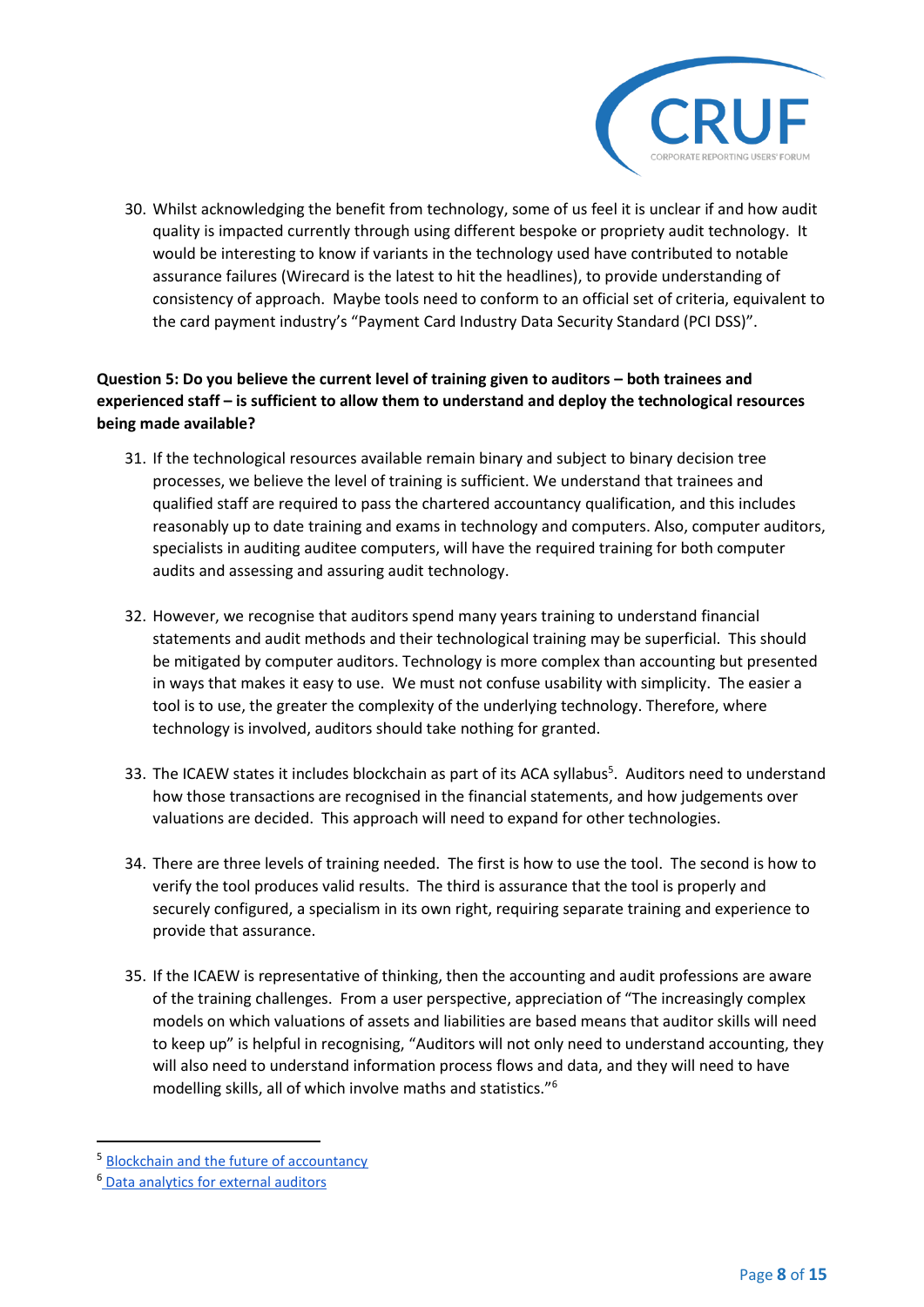

#### **Artificial Intelligence, Machine Learning and Natural Language Processing**

**Question 6: What firm-wide controls do you believe are appropriate to ensure that new technology is deployed appropriately and consistently with the requirements of the auditing standards, and provides high quality assurance which the firm can assure and replicate more widely?**

36. Firm-wide controls should be equivalent to any organisation undergoing digital transformation.

- People management: ensuring the people employed in highly sensitive areas are qualified to do so and continually assessed for integrity and commitment to ensuring new technology meets its requirements.
- Proof of concept: understanding what the accounting standards require, how application of and compliance to them is demonstrably proven and how the technology will contribute to that demonstration.
- Change management: knowing when, how, what, why and under whose authority to install, update, modify or remove part or all aspects of the technology/tool. Change management is usually a proactive and planned activity.
- Data management, covering access to view, move, change, copy, delete the data. This includes not only people but intelligent software and hardware components, the most obvious is printers but there are many more.
- Patch and version update management: swift but thorough due diligence and impact analysis as to what the modifications are. This sort of management is usually ad hoc, based on the software supplier's recommendations and timetable, akin to an Office 365 or antivirus software updates.
- The timing of modifications and updates: this is a crucial balance between the need to have the improved functionality whilst avoiding disruption to an audit already in progress.
- Control management: knowing where embedded controls are within the technology and the conditions under which the technology will alter those controls, for example, AI defining what constitutes a breach based on various thresholds determined by ML.
- Access controls: similar to data management but at the technology system level.
- Business continuity management: business process and data recovery take AI/ML into account.
- Another area of firm wide control that will be needed is in respect of audit evidence with sufficient controls to ensure audits retain, keep accessible and safe technology-based audit evidence.

# **Question 7: Are you aware of the use of new technologies in analysing and interpreting information provided by auditors – including, for example, auditor's reports? If yes, then do you foresee implications for the form and content of auditor's reports?**

37. We are aware that AI and ML continues to be developed by the BIG4 $^7$  and that using the combination of AI and ML, for example with IFRS 16 for lease contracts, provides significant

<sup>7</sup> AI in the Accounting Big Four - [Comparing Deloitte, PwC, KPMG, and EY](https://emerj.com/ai-sector-overviews/ai-in-the-accounting-big-four-comparing-deloitte-pwc-kpmg-and-ey/)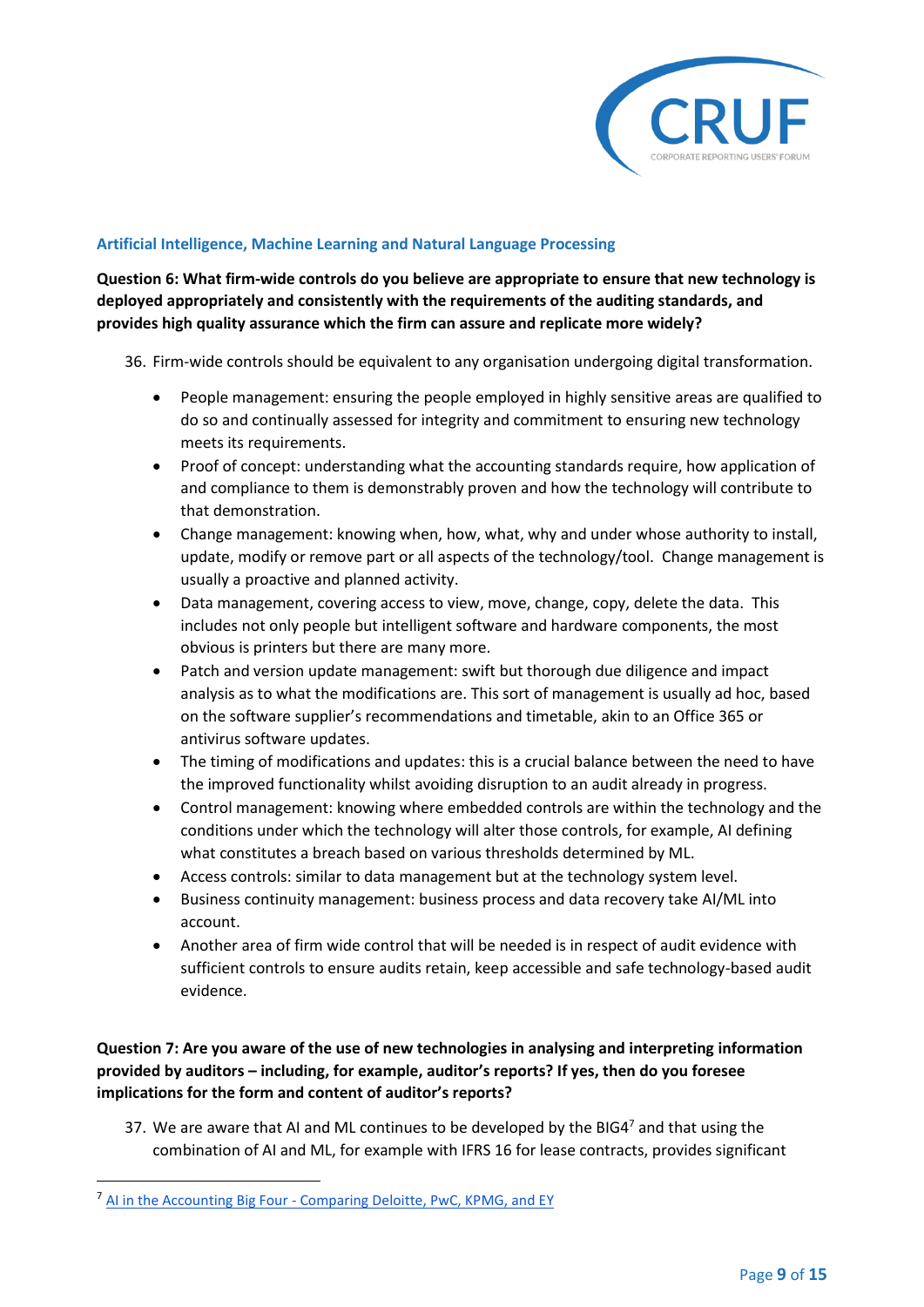

efficiencies. AI and ML appear to be effective in assessing material misstatements and detecting fraud.

38. The ideal is to have reports that still conform to the physical version whilst having reporting tools that disaggregate and reaggregate the information in different ways. There are many data and visualisation tools on the market. Having the data accessible to the users of the reports for selfselecting interrogation is the way to proceed, enabling all stakeholders, from audit committees to shareholders, from regulators to employees, to interrogate the data as they think fit.

### **Question 8: What do you see as being the main ethical implications arising from the greater use of technology and analytics in an audit?**

- 39. From a user perspective, it will be the level of confidence we have in the integrity of technology used and in the capability of the auditor using that technology.
- 40. For the audit profession, a key one will be on the role and the number of auditors needed in the future. It could mean fewer auditors working with more data scientists as the balance moves from verification of the financial statements to verifying the authenticity of algorithmic behaviour on Datasets.
- 41. The new technologies raise certain societal ethical questions<sup>8</sup>, such as privacy, bias in decision processes, behaviour manipulation, and inexplicable processes completely opaque to the people relying on their outputs. There is also the question of 'repeating' a particular set of activities. If the computer has learnt from the previous iteration, can the same actions be performed with the same result? It raises the question whether standards for machine ethics are necessary with attestations that a series of agreed rules must always be met to ensure no human, enterprise and other machine is hurt or exploited by the technology. There are several things to consider**:**
	- Understanding the consequences of incorrect observations, such as in fraud detection, and in financial results, for example, in debt ratios.
	- Understanding the importance of challenging the accuracy of the results. What is deemed right from the perspective of the computer, for example, assessing corporate activity against historical pre-COVID-19 conditions, might well be wrong for the post COVID-19 audit.
	- Avoiding GIGO by maintaining accurate and precise Datasets to prevent AI/ML reporting incorrect observations.
	- Recognising the presence of inappropriate AI/ML by understanding, in technical and layperson terms, each feature of the internal workings of algorithms.
	- Recognising that AI/ML need to have security, too, to ensure trust is retained in their purposes and processes.
	- Able to reverse, recreate and rerun AI/ML processes to assist investigations if results are questionable.

<sup>&</sup>lt;sup>8</sup> [Ethics of Artificial Intelligence and Robotics \(Stanford Encyclopaedia](https://plato.stanford.edu/entries/ethics-ai/) of Philosophy)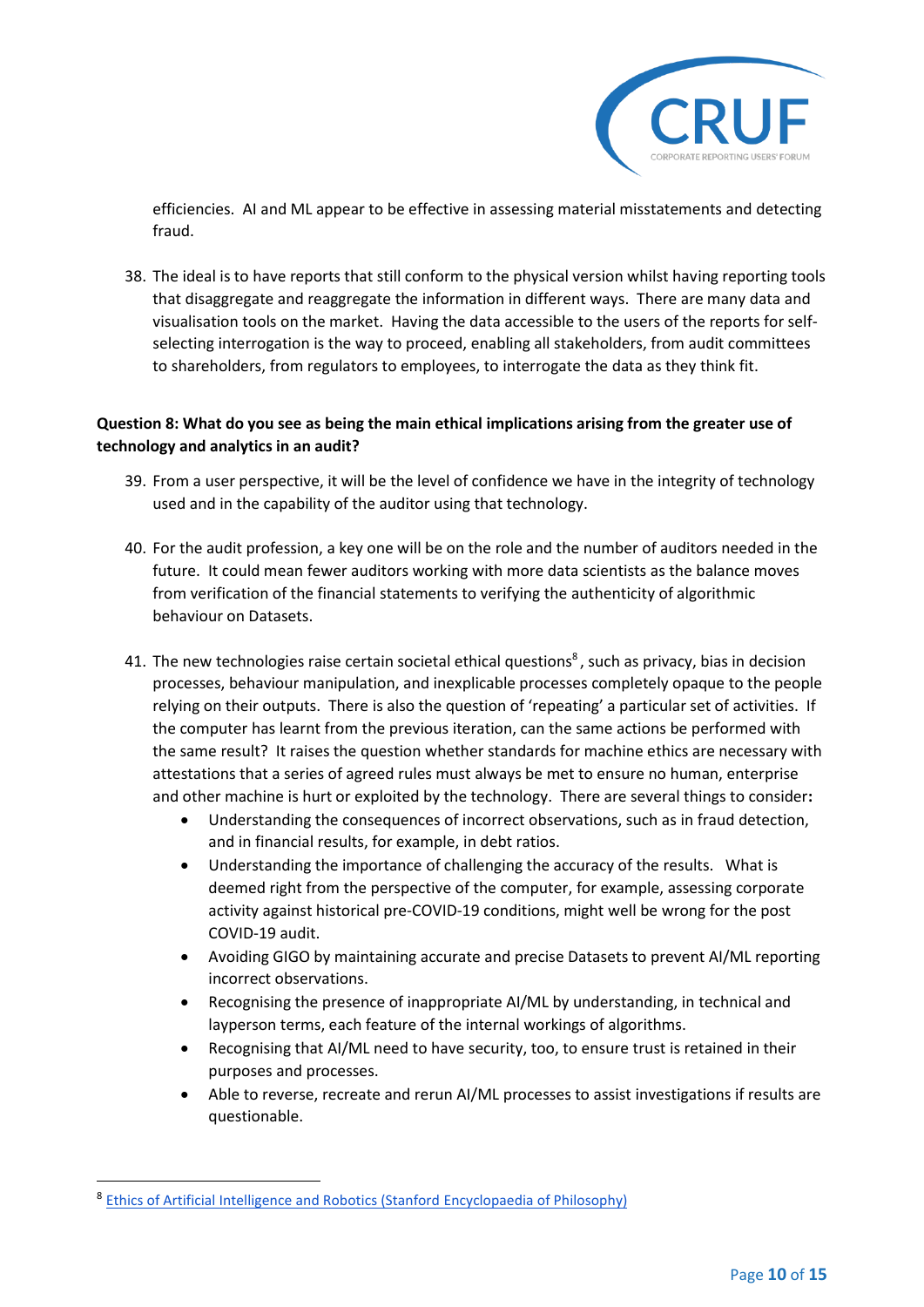

- Creating transition paths to allow auditors to retrain and the audit business model to adapt to a much broader use of technology in the audit scope.
- 42. AI and ML ideally need cross-industry regulations, currently outside the scope of any industry or sector. In response, different sectors are developing individual approaches. The FRC can consider a number of 'rules' to decrease ethical concerns, such as:
	- Bias evaluation: a commitment to check for bias and transparency, explaining how bias occurred, and the impact the bias, and subsequent correction, has had.
	- Demonstrable justifications: improving transparency and explanation over what ML systems do.
	- Consistency and resilience: having processes and related results, that can be reproduced under the same circumstances of the AI/ML combination when required.
	- Trust-by-privacy: protecting data that interact with AI systems directly or indirectly.
	- Data risk awareness: risk mitigants are included and defined to ensure infrastructure, models, algorithms and data are considered during the development of ML.
- 43. Assigning accountability for the quality of the audit technology will be key. In the same way as computer audits have to assess and attest a company's computer controls and data, the auditor will have to provide the same assurance on their audit technology.

### **Data Standards and Extraction issues**

# **Question 9: Do you believe there is value in the UK having consistent data standards to support high quality audit, similar to that developed in the US?**

44. Yes. Users of reports will continue to require consistency to understand the components contributing to the results. This covers each individual item, and how each item has been interrogated and reviewed individually and collectively. Data standards will help address the issues of poor-quality Datasets but, as capability increases to process unstructured data, the more challenging it will be.

# **Question 10: Do you agree that threats to auditor independence may arise through the provision of wider business insights (not as part of the audit itself) drawn from the interrogation company data? If so, what measures would mitigate this risk from crystallising?**

- 45. Yes, but this is not a new threat. Auditors, in looking at company data and having conversations with company employees were always at risk of accessing wider business insight information. That is not necessarily a bad thing as it provides a broader context within which to understand the company and the results. Auditors are bound by their professional code to act with integrity which means using judgement when to exclude information that comes their way and when to act upon it even if it appears to be outside their audit scope.
- 46. With the spotlight on auditor independence and the unacceptability, in terms of the public interest, in relation to cross-selling from audits, it is hard to imagine this risk crystallising. We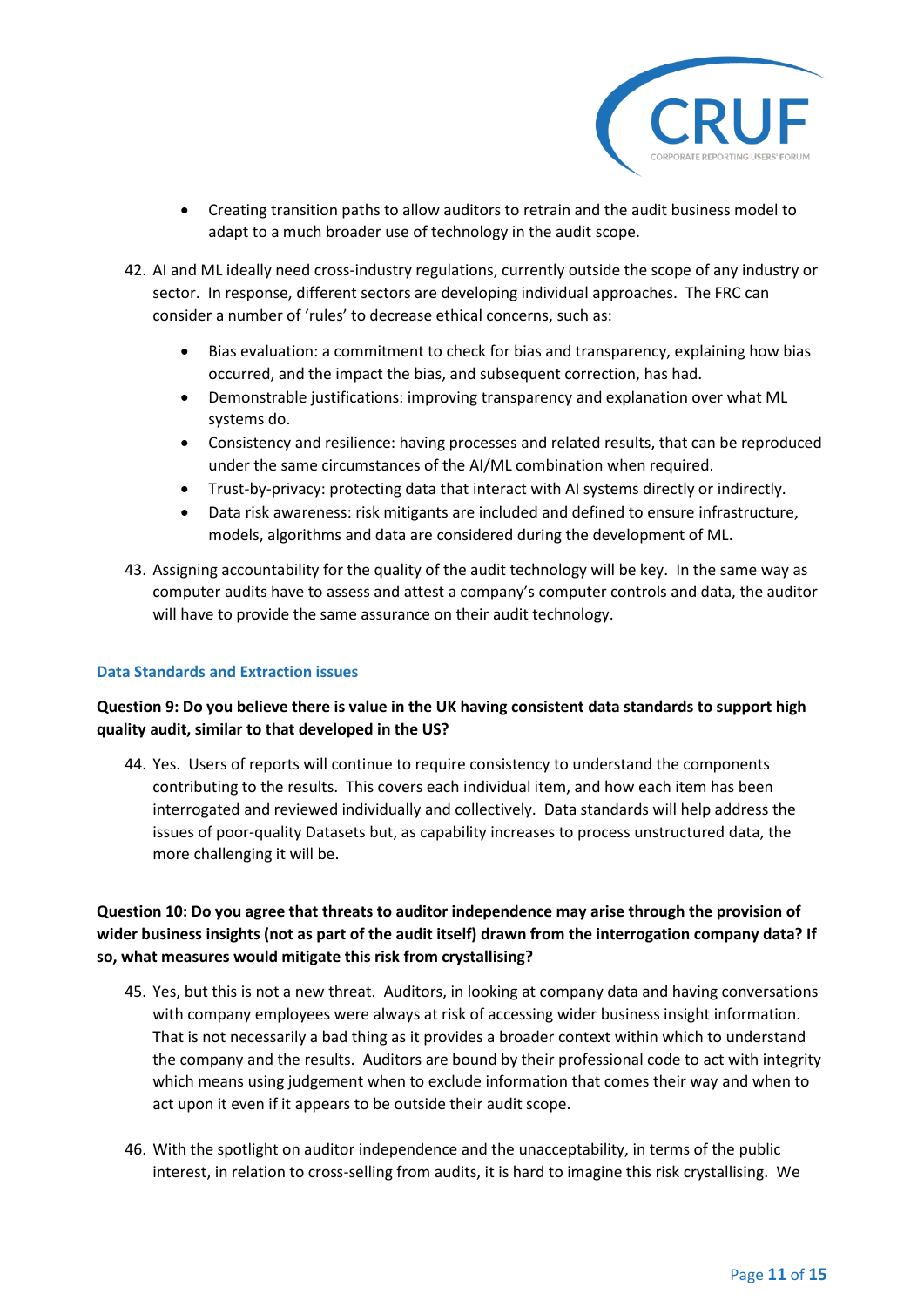

imagine that the laws and terms of engagement around professional confidentiality of audit information should also mitigate against this risk.

#### **Audit documentation**

**Question 11: Do you agree that audit documentation can be more challenging when an audit has been conducted with automated tools and techniques? If so, please identify specific areas where is a problem.**

- 47. We have come up with two interpretations of the question. One view is we disagree, unless we are missing something. Similar issues will arise for business technology and trying to understand and assess the integrity of that technology and the IT and/or other controls in place to try and ensure that integrity. Auditors should be able to produce required audit documentation on the technology, like any other documentation around technology. If there are problems, they should not use the technology until they can produce the documentation. Another view is that producing the documentation is no different to now, and maybe even easier as the audit tools improve. But verifying its contents might become the problem if too much credence is placed on contents generated by sophisticated tools.
- 48. Verification of documents may carry greater weight because of the greater role technology plays in the audits. There are three perspectives, that of the auditor, the auditees and the supplier(s) of the technology. The following points do not directly address the Question 11 but link documentation contents to technology assurance mentioned earlier.

#### Auditor:

- Having an assured, well managed IT environment, covering all IT components.
- Assurance over 3rd party services, such as cloud computing and storage.
- Strong IT controls over change management, access and usage of systems and data.
- Clarity and understanding over the type of technology used.
- Well-written documentation explaining, in layperson's terms, how each piece of the technology contributes to the audit.
- Clarity over what the technology now performs in place of the auditor, covering calculations, analysis, interpretations, x-checking, decisions, and actions.
- A robust audit trail recording the timing and 'before and after' position of each activity undertaken by the technology.
- Evidence of technology testing procedures and results to prove any changes to the technology, from new hardware to updated algorithms, are working as planned.

#### Auditee:

- Well-documented and demonstrable assurance over the company's IT systems.
- Disclosure about the type and timing of updates to company technology to ensure consistency and integrity are maintained.
- Proof of complete Datasets to ensure a sound basis of the audit.
- Agreements over on-site versus off-site data interrogation.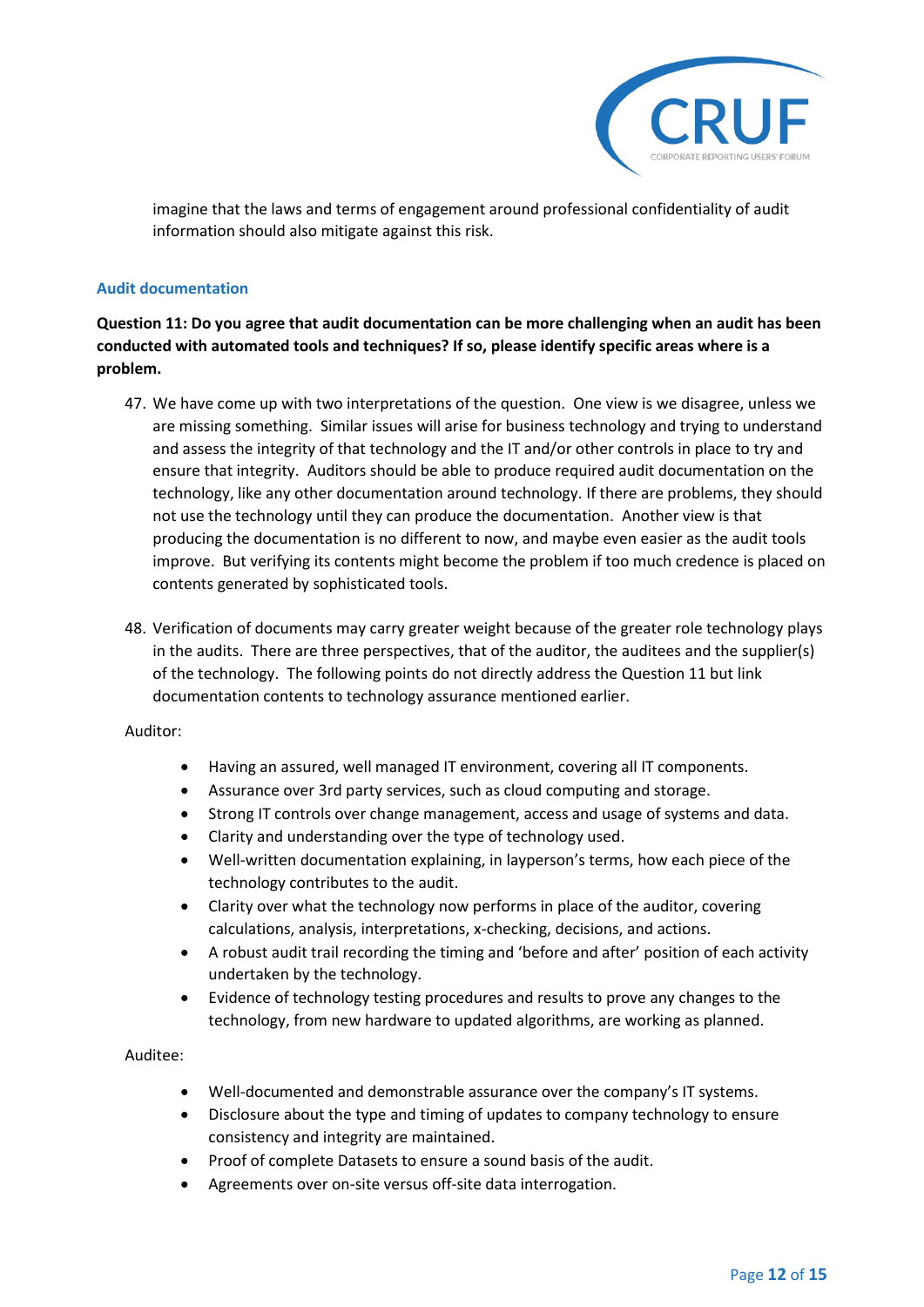

- Having a defined data extraction process to a secure, separate "interrogation" environment to ensure the integrity of the prime source.
- Understanding of, and agreement to, the scope of auditor's access rights to Datasets and other digitally stored information.
- Requiring proof that accessed data have not been altered by the audit tools used.
- Transparency of the audit process as outlined under the 'Auditor' list.

### Supplier:

- Proof of concept is available.
- Proof of active compliance with tech industry standards. Typically, these will be ISO standards (International Standards Organization) found within the 20,000 and 30,000 ranges. The two key ones are ISO 27001, covering information security management systems relevant to all organisations, and ISO 20,000-1 on information technology service management relevant to IT service providers.
- Clear contractual terms and service level agreements between the rights and responsibilities for the supplier, the auditor and the auditee.
- Non-Disclosure Agreements for when the supplier need to provide support during an audit.

### **Data analytic exceptions**

### **Question 12: Have you encountered challenges in dealing with the volume of 'exceptions' arising from the use of more complex or comprehensive data analytic procedures?**

- 49. From a user perspective, we would welcome a conversation with auditors on how they manage this. It will help us understand how they separate 'noise' from 'news' and how exceptions influence audit quality. We would expect there to be dialogue between auditors and the audit committee on this subject.
- 50. A combination of ML and AI may help reduce the amount of 'noise' but that relies on understanding how the algorithms have developed to become more precise without losing accuracy. For example, there is little point in the computer reporting in detail on materiality if that conclusion was derived from the wrong Dataset.

#### **Use of third-party technology providers**

**Question 13: Do you agree that the use of third-party technology vendors raises potential ethical challenges for auditors and, if so, which potential safeguards would you see as effective in reducing this threat to an acceptable level?**

51. Yes, this does pose ethical challenges and also professional ones. Technology is ubiquitous, used by the consumers of technology but created and supported by technology professionals. Nearly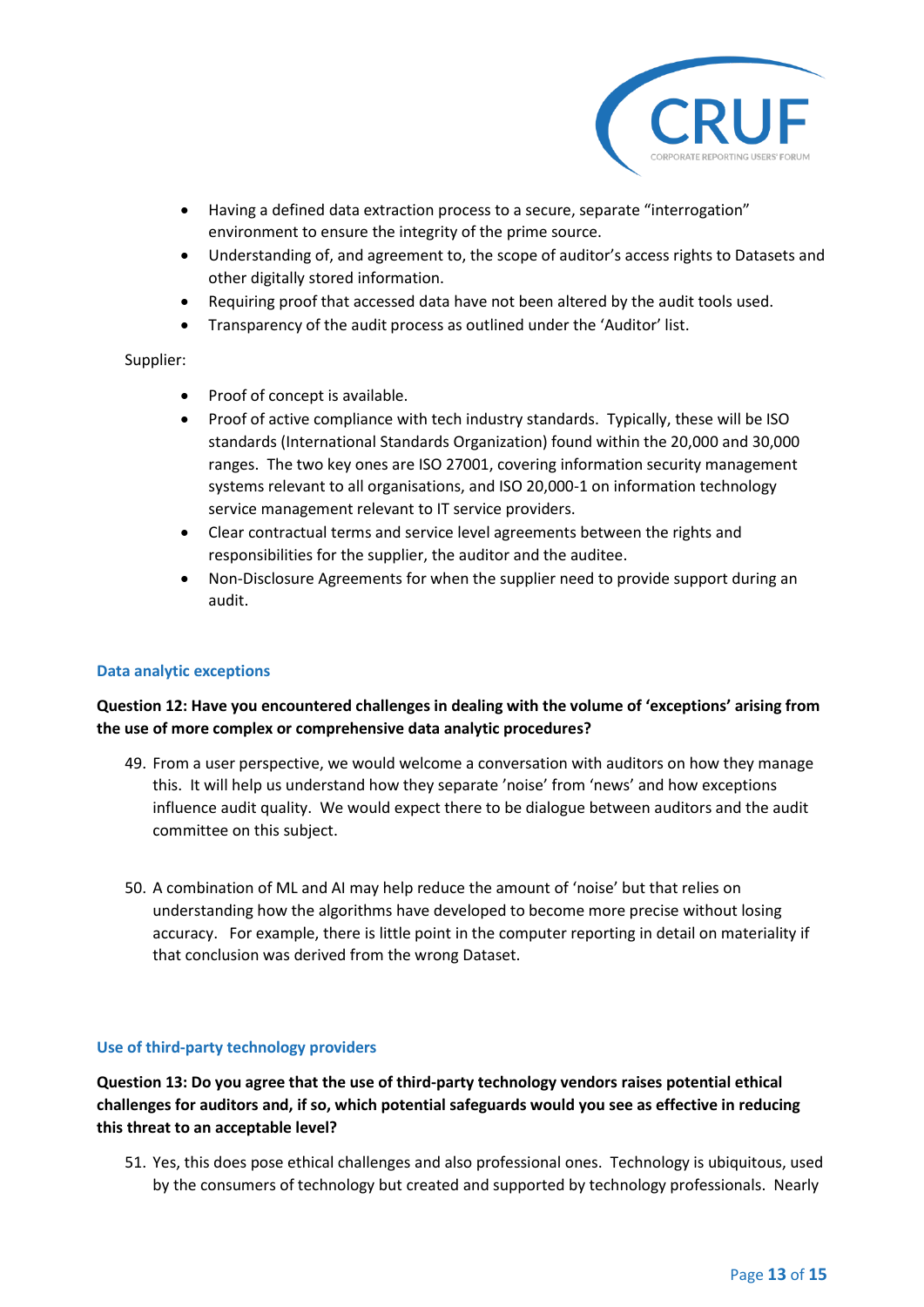

every piece of code is developed by someone who is not the auditor yet has complete control over what the code will perform and under what circumstances. Any software corrections or enhancements will also be provided by the professionals. Each audit tool, however configurable it is by the auditor, will not give the auditor 100% control. That remains buried within the code.

- 52. So, de facto, the 3rd party is a key part to the audit, not to provide audit judgements but to ensure those judgements can be made. Auditors sign-up to codes of ethics and standards of professionalism as part of successful qualification. IT professionals have no such mandatory requirement and may not even subscribe, voluntarily, to an equivalent professional code. The 3rd party company should have evidence of compliance with best IT practices, encapsulated in relevant ISO standards. As a result, we believe that third technology providers must, as part of safeguards:
	- Comply with at least those two standards, ISO 27001 and ISO 20,000-1.
	- To comply with ISO/IEC CD 23053 once it is published (currently in draft) a framework for AI Systems Using ML.
	- If using ML, explain if the ML is supervised, unsupervised or semi-supervised<sup>9</sup>. Supervised learning is when inputs with known outputs and is used on historical data to predict future outcomes, for example, who is most likely to default on debt. Unsupervised learning is used when there are no assumed answers, allowing the technology to identify data patterns on its own, for example, previously undiscovered risks, concealed from human analysis. The two can be combined to become semi-supervised.
	- Evidence of their own assurance programmes and the role, effectiveness and influence of internal audits.
	- The qualifications held by technical staff, from professional bodies such as ISACA, BCS, ISC2 and many more<sup>10</sup>.

# **Question 14: Do you agree that the increasing usage of third-party providers presents challenges in audit documentation and, where relevant, how have you dealt with this?**

53. Probably because the more parties involved, the more complexity exists especially when things go wrong. It provides opportunities to pass the buck, shifting responsibility and accountability on to other parties. But this is a current, not a future, problem so we need to investigate experiences to date, good and bad, to avoid pitfalls and reinventing the wheel. The auditors should be able to provide input. Our responses to Q6, 8 and 11 provide mitigants.

<sup>&</sup>lt;sup>9</sup> [Machine Learning in Auditing](https://www.cpajournal.com/2019/06/19/machine-learning-in-auditing/)

<sup>10</sup> [List of Cybersecurity Associations and Organizations](https://cybersecurityventures.com/cybersecurity-associations/)